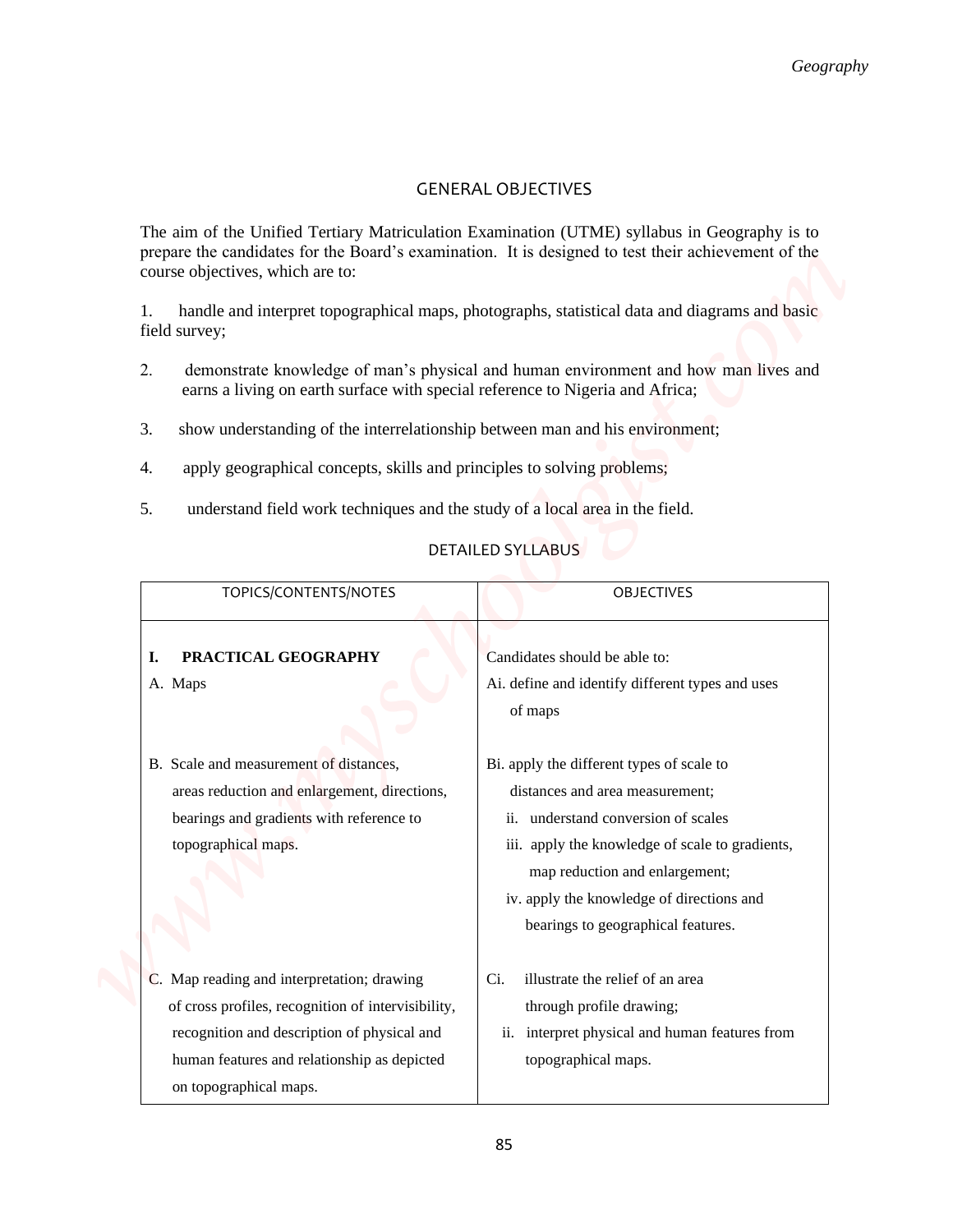| TOPICS/CONTENTS/NOTES                                              | OBJECTIVES                                                               |
|--------------------------------------------------------------------|--------------------------------------------------------------------------|
| D. Interpretation of statistical data; maps and                    | Compute quantitative information from<br>Di.                             |
| diagrams                                                           | statistical data, diagrams and maps,                                     |
|                                                                    | ii. interpret statistical data, diagrams and maps.                       |
| E. Elementary Surveying; chain and prismatic,                      | Ei. analyse the principle and procedure of each                          |
| open and close traverse, procedure, problems,                      | technique;                                                               |
| advantages and disadvantages.                                      | ii. compare the advantages and disadvantages of                          |
|                                                                    | the two techniques.                                                      |
| F. Geographic Information System (GIS):                            | understand GIS and its uses.<br>Fi.                                      |
| components, techniques, data                                       | ii. understand the basic concepts and                                    |
| sources, applications                                              | components;                                                              |
|                                                                    | iii. express locations through the use of                                |
|                                                                    | latitudes, longitudes, zipcodes etc;                                     |
|                                                                    | iv. understand land surveying, remote sensing,                           |
|                                                                    | map digitizing, map scanning as sources of                               |
|                                                                    | data;                                                                    |
|                                                                    | v. explain areas of use: Defense, Agriculture,<br>Rural Development etc; |
|                                                                    | vi. identify problems with GIS in Nigeria.                               |
|                                                                    |                                                                          |
| PHYSICAL GEOGRAPHY<br>П.                                           | Candidates should be able to:                                            |
| The earth as a planet<br>A                                         | identify the relative positions of the planets<br>Ai.                    |
| The earth in the solar system,<br>i.                               | in the solar system;<br>ii. understand the effects of the rotation and   |
| rotation and revolution;<br>The shape and size of the earth<br>ii. | revolution of the earth;                                                 |
| iii. Latitudes and distances, longitudes                           | iii. provide proof for the shape and size of the                         |
| and time;                                                          | earth;                                                                   |
|                                                                    | iv. differentiate between latitudes and                                  |
|                                                                    | longitudes;                                                              |
|                                                                    | v. relate lines of latitude to calculation of                            |
|                                                                    | distance;                                                                |
|                                                                    | vi. relate lines of longitude to calculation of                          |
|                                                                    | time;                                                                    |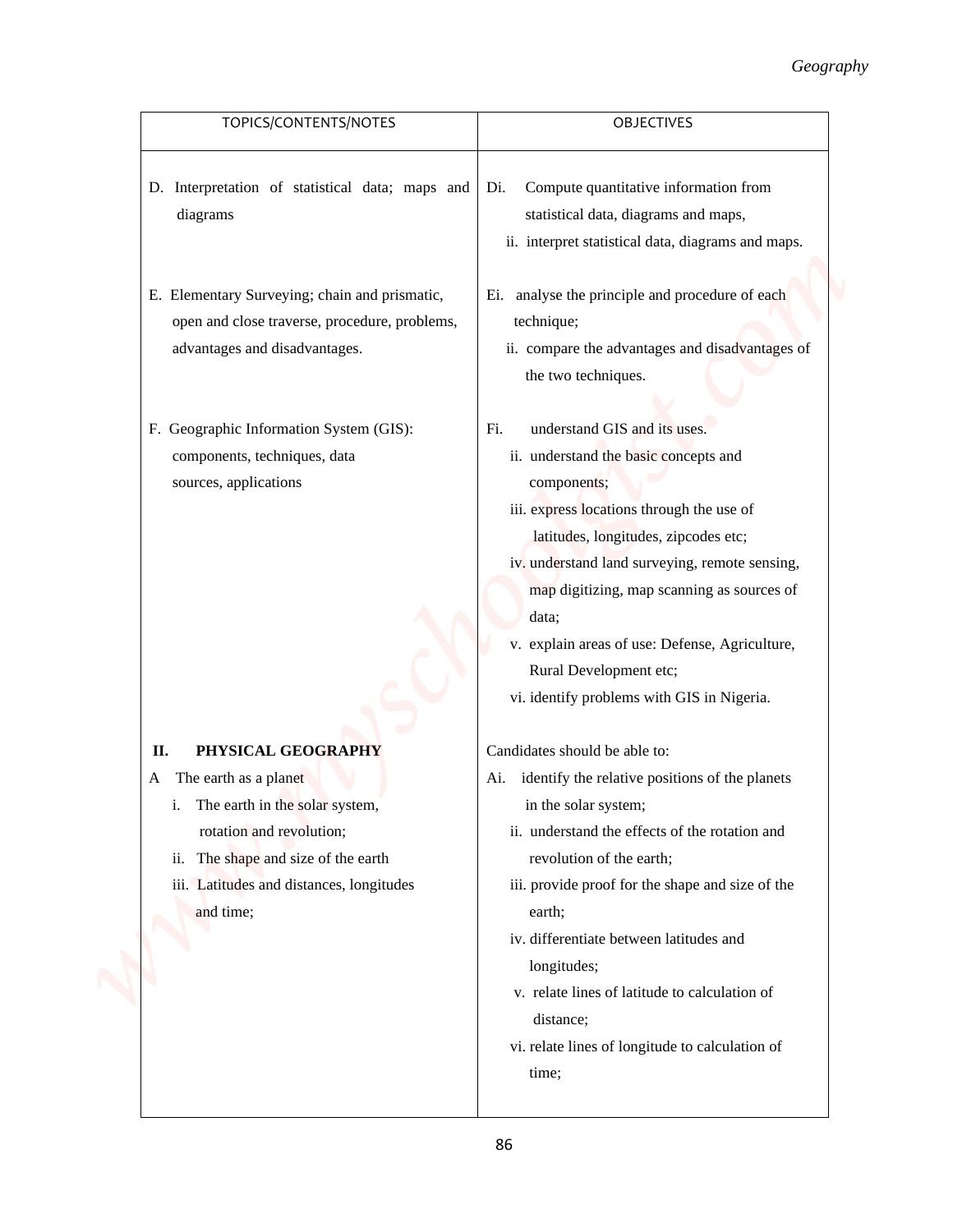|                                                 | Geography                                                                 |
|-------------------------------------------------|---------------------------------------------------------------------------|
| TOPICS/CONTENTS/NOTES                           | <b>OBJECTIVES</b>                                                         |
| <b>B</b> The Earth Crust                        | Bi. compare the internal and external                                     |
| i. The structure of the earth (internal         | components of the earth;                                                  |
| and external) Relationships among the           | ii. understand the existing relationship among                            |
| four spheres.                                   | atmosphere, biosphere and hydrosphere in                                  |
|                                                 | terms of energy balance and water cycle;                                  |
| ii. Rocks: Types, characteristics, modes of     | iii. differentiate between major types of rocks                           |
| formation and uses                              | and their characteristics;                                                |
| iii. Earth's movement: Tectonic forces          | iv. analyse the processes of rock formation and                           |
| iv. Major Landforms: Mountains, Plateau,        | the resultant features;                                                   |
| Plains, Coastal landforms, karst                | v. indicate the uses of rocks;                                            |
| topography and desert landforms                 | vi. differentiate between tensional and                                   |
|                                                 | compressional forces and the resultant                                    |
|                                                 | landforms;                                                                |
|                                                 | vii. identify and describe the major landforms;                           |
| C. Volcanism and Earthquakes                    | Ci. explain the processes of volcanic eruptions                           |
| i. Landforms associated with volcanic           | and earthquakes;                                                          |
| activities                                      | describe the different landforms associated<br>ii.                        |
| ii. Landforms of Igneous Rocks                  | with both volcanic eruptions and earthquakes;                             |
| iii. Origin and types of Volcanoes              | iii. give examples of major volcanic eruptions                            |
| iv. Some volcanic eruptions and earthquakes.    | and earthquakes in the world.                                             |
| D. Denudation processes in the tropics          | Di. identify the agents of denudation (water,                             |
| i. Weathering                                   | wind and waves);                                                          |
| ii. Erosion                                     | identify the landforms associated with each<br>$\overline{\mathbf{11}}$ . |
| iii. Mass movement                              | process and agent.                                                        |
| iv. Deposition                                  |                                                                           |
|                                                 |                                                                           |
| <b>Water Bodies</b><br>Е.                       | Ei. locate oceans and seas on the globe;                                  |
| i. Oceans and seas (world distribution,         | ii. examine the characteristics and uses of                               |
| salinity and uses)                              | oceans and seas;                                                          |
| ii. Ocean currents: types, distribution, causes | iii. classify the types of ocean currents;                                |
| and effects;                                    | iv. account for the distribution of ocean                                 |
| iii. Lakes: types, distribution and uses.       | currents;                                                                 |
| iv. Rivers: Action of running water.            | v. evaluate the causes and effects of ocean                               |
|                                                 | currents;                                                                 |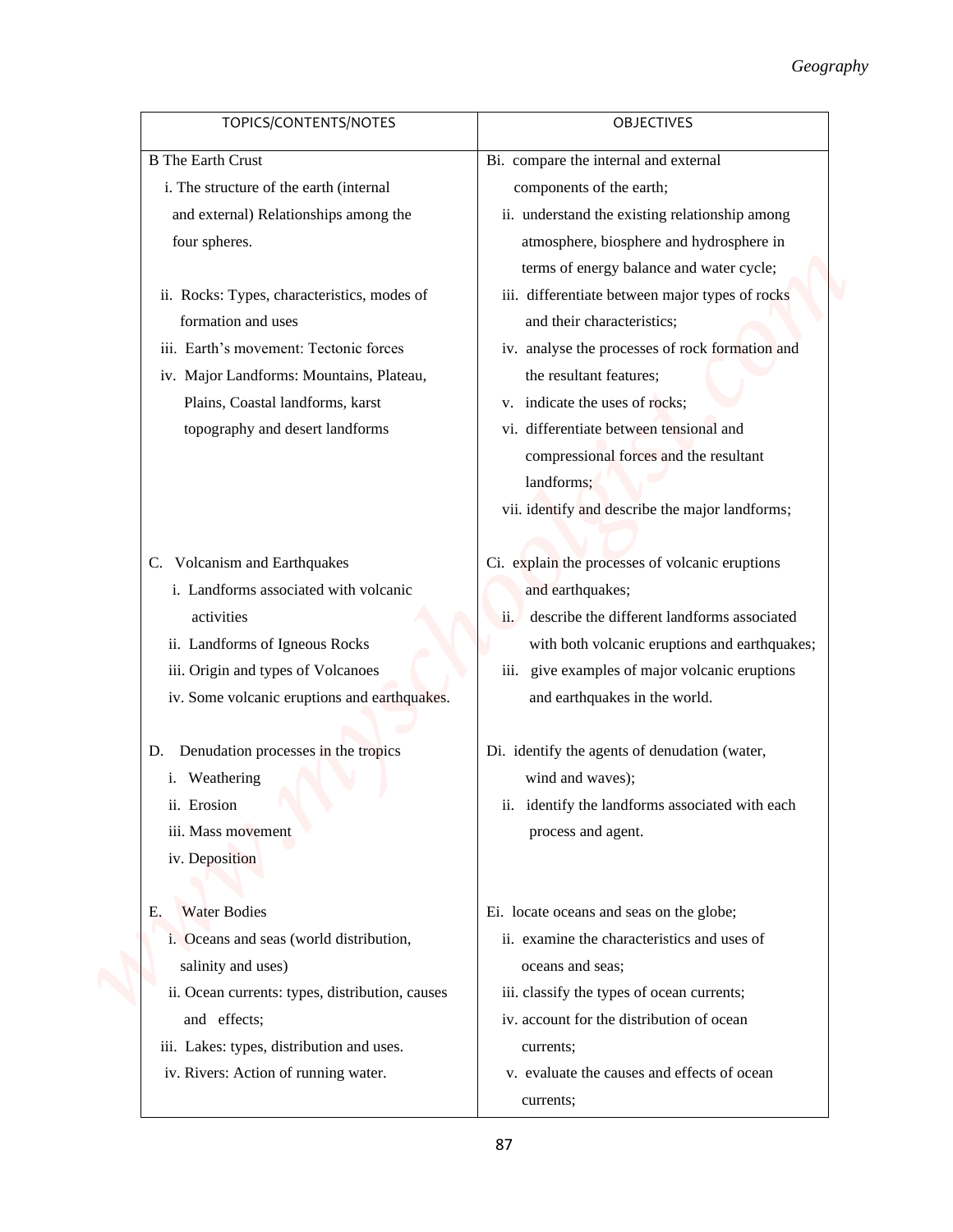|                                                   | Geography                                            |
|---------------------------------------------------|------------------------------------------------------|
| TOPICS/CONTENTS/NOTES                             | <b>OBJECTIVES</b>                                    |
|                                                   | vi. identify the types and location of lakes;        |
|                                                   | vii. indicate the characteristics and uses of lakes; |
|                                                   | viii. identify the landforms of the different stages |
|                                                   | of a river course.                                   |
| Weather and Climate<br>F.                         | Fi. differentiate between weather and climate;       |
| Concept of weather and climate<br>1.              | ii. identify the elements of weather and climate;    |
| Elements of weather and climate<br>ii.            | iii. identify the factors controlling weather and    |
| Factors controlling weather and climate<br>iii.   | climate;                                             |
| (pressure, air mass, altitude, continentality     | iv. compare Koppen's and Greek's classifications;    |
| and winds)                                        | v. identify the major types of climate according     |
| iv. Classification of climate (Greek and Koppen). | to Koppen;                                           |
| v. Major climate types (Koppen), their            | vii. relate the weather instruments to their uses;   |
| characteristics and distribution.                 | viii. define climate change;                         |
| vi. Measuring and recording weather               | ix. understand the causes of climate change;         |
| parameters and instruments used.                  | understand the effects and remedies of<br>X.         |
| vii. The basic science of climate change.         | climate change.                                      |
|                                                   |                                                      |
| Vegetation<br>G                                   |                                                      |
| Factors controlling growth of plants<br>i.        | Gi. trace the factors controlling the growth         |
| The concept of vegetation e.g.plant<br>ii.        | of plants;                                           |
| communities and succession                        | analyse the process of vegetation<br>11.             |
| iii. Major types of vegetation, their             | development;                                         |
| characteristics and distribution,                 | identify the types, their characteristics<br>iii.    |
| iv. Impact of human activities on vegetation.     | and distribution;                                    |
|                                                   | iv. assess the impact of human activities            |
|                                                   | on vegetation;                                       |
|                                                   | identify the importance of vegetation.<br>V.         |
| H Soil                                            |                                                      |
| Definition and properties<br>1.                   | Hi. classify soils and their properties;             |
| Factors and processes of formation<br>11.         | ii. identify the factors of formation;               |
| Soil profiles<br>iii.                             | iii. differentiate between the different types       |
| iv. Major tropical types, their                   | of soil horizons and their characteristics;          |
| characteristics, distribution and uses;           | iv. compare the major tropical soil types and        |
| Impact of human activities on soils.<br>V.        | uses of soils;                                       |
|                                                   | v. account for the distribution and uses of soils;   |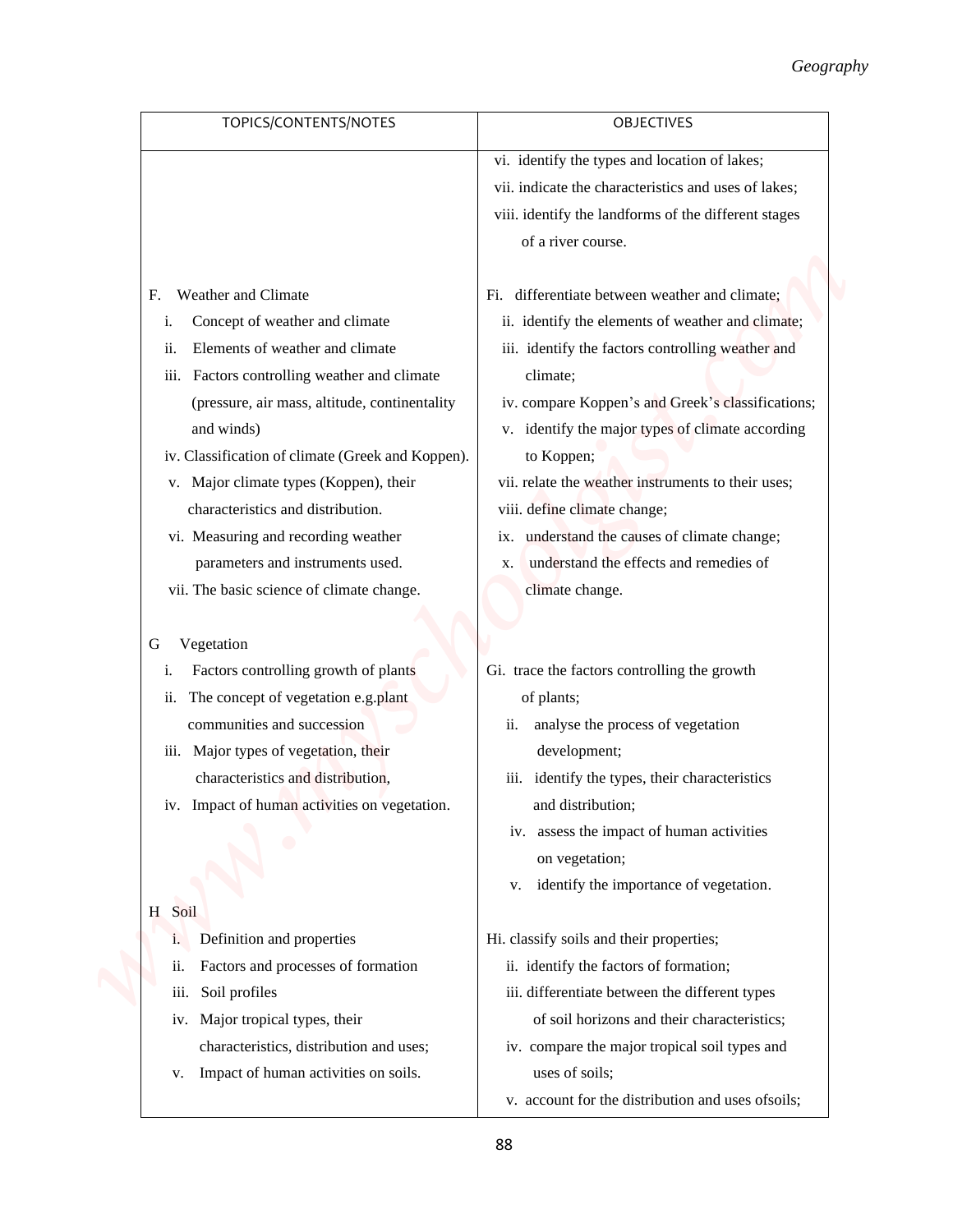|                                                                                                                                                                                                               | Geography                                                                                                                                                                                                                                                                  |
|---------------------------------------------------------------------------------------------------------------------------------------------------------------------------------------------------------------|----------------------------------------------------------------------------------------------------------------------------------------------------------------------------------------------------------------------------------------------------------------------------|
| TOPICS/CONTENTS/NOTES                                                                                                                                                                                         | <b>OBJECTIVES</b>                                                                                                                                                                                                                                                          |
|                                                                                                                                                                                                               | vi. assess the impact of human activities<br>on soils.                                                                                                                                                                                                                     |
| <b>Environmental Resources;</b><br>I<br>i. Types of resources (atmospheric, land,<br>soil, vegetation and minerals)<br>ii. The concept of renewable and non-renewable<br>resources;                           | interpret the concept of environmental<br>Ii.<br>resources;<br>ii. relate environmental resources to their<br>uses;<br>iii. differentiate between the concepts of<br>renewable and non-renewable resources.                                                                |
| Environmental interaction:<br>J<br>i. Land ecosystem<br>ii. Environmental balance and human<br>interaction<br>iii. Effects of human activities on land<br>ecosystem                                           | Ji. identify the components of land<br>ecosystem;<br>ii. establish the interrelationship within the<br>ecosystem;<br>iii. interpret the concept of environmental<br>balance;<br>iv. analyse the effects of human activities on<br>land ecosystem.                          |
| Environmental hazards:<br>K<br>Natural hazards (droughts, earthquakes,<br>i.<br>volcanic eruptions, flooding)<br>Man-induced (soil erosion, deforestation,<br>11.<br>pollution, flooding and desertification) | Ki. identify the natural hazards and their causes;<br>ii. relate the human-induced hazards to their<br>causes;<br>iii. locate the major areas where environmental<br>hazards are common and their effects;<br>iv. recommend possible methods of<br>prevention and control. |
| L Environmental Conservation:                                                                                                                                                                                 | Li. explain with examples environmental<br>conservation;<br>ii. identify the resources for conservation;<br>iii. discuss the different methods of<br>environmental conservation;<br>iv. explain the need/importance of<br>environmental conservation.                      |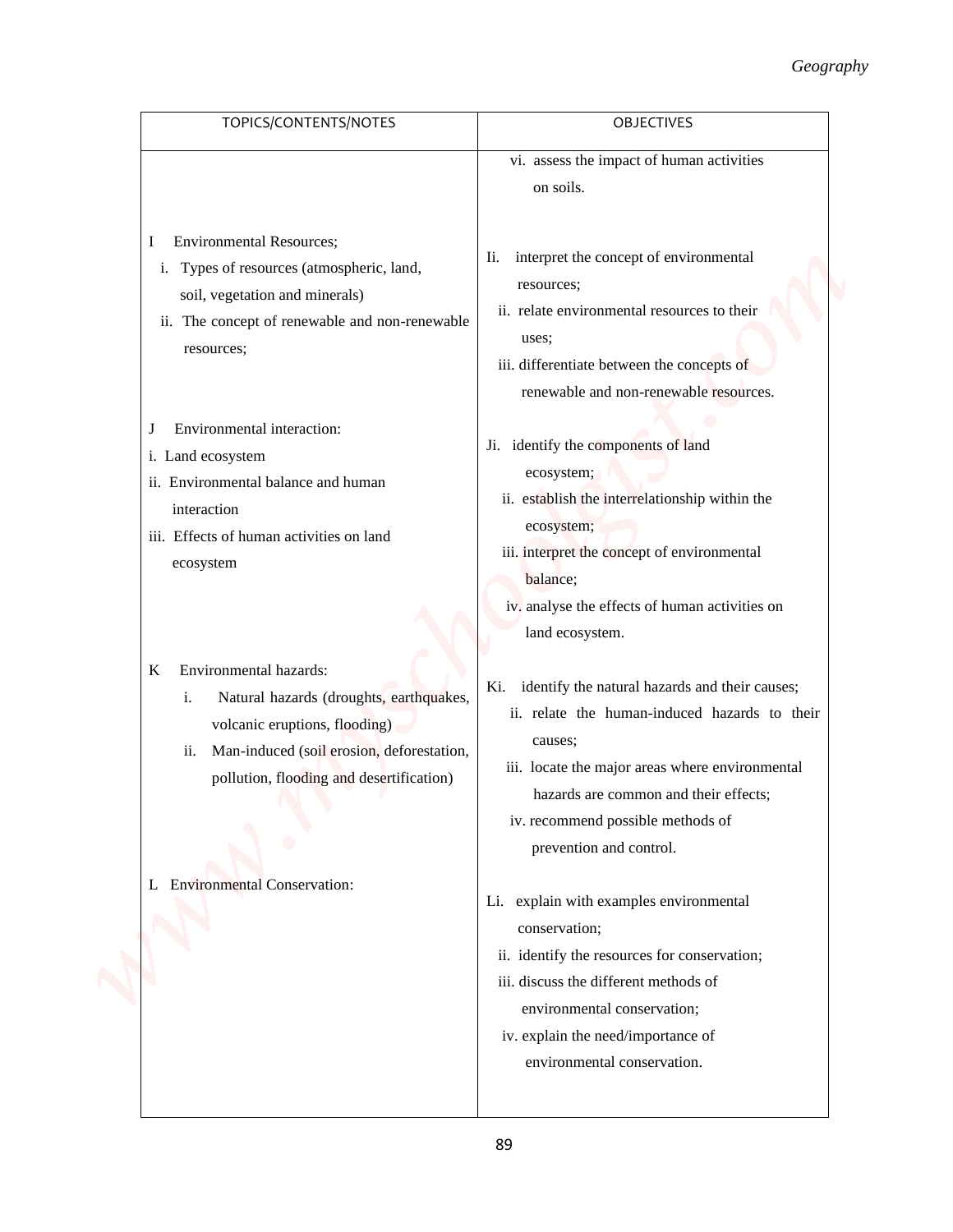|                                                          | Geography                                          |
|----------------------------------------------------------|----------------------------------------------------|
| TOPICS/CONTENTS/NOTES                                    | <b>OBJECTIVES</b>                                  |
| <b>III. HUMAN GEOGRAPHY</b>                              | Candidates should be able to:                      |
| A. Population                                            | define different concepts of population;<br>Ai.    |
| i. World population with particular                      | ii. identify the characteristics of                |
| reference to the Amazon Basin, N.E.                      | population (growth rates and structure);           |
| U.S.A., India, Japan and the West Coast                  | iii. determine the factors and the patterns of     |
| of Southern Africa.                                      | population distribution;                           |
| ii. Characteristics - birth and death rates,             | iv. identify the factors and problems of           |
| ages/sex structure.                                      | population growth;                                 |
| iii. Factors and patterns of population                  | v. relate the types of migration to their          |
| distribution;                                            | causes and effects;                                |
| iv. Factors and problems of population                   | vi. account for the ways population constitute     |
| growth.                                                  | a resource.                                        |
|                                                          |                                                    |
|                                                          |                                                    |
| Settlement with particular reference to<br>B             | differentiate between types of<br>Bi.              |
| Western Europe, the USA, Middle East                     | settlements; (rural and urban);                    |
| and West Africa:                                         | ii. classify the patterns and functions of         |
| Types and patterns: rural and urban,<br>1.               | rural settlements;                                 |
| dispersed, nucleated and linear;                         | iii. classify the patterns and functions of        |
| ii. Rural settlement: classification, factors of         | urban settlements;                                 |
| growth and functions;                                    | iv. identify the factors of settlement location    |
| iii. Urban settlement – classification,                  | v. identify the problems of urban centres;         |
| factors of growth and functions.                         | vi. establish the interrelationship between rural  |
| iv. Problems of urban centres                            | and urban settlements.                             |
| v. Interrelationship between rural and                   |                                                    |
| urban settlements.                                       |                                                    |
|                                                          |                                                    |
| Selected economic activities<br>C                        |                                                    |
| Types of economic activities: primary,<br>$\mathbf{1}$ . | identify the types of economic activities;<br>Ci.  |
| secondary, tertiary and quartnary;                       | ii. differentiate between the types of             |
| Agriculture: types, system, factors and<br>ii.           | economic activities;                               |
| problems                                                 | iii. assess the importance and problems of         |
| iii. Manufacturing industries, types,                    | agriculture as an economic activity;               |
| locational factors, distribution and                     | iv. compare the types of manufacturing             |
| socio-economic importance and problems                   | industries;                                        |
| of industrialization in tropical Africa.                 | identify the factors of industrial location;<br>v. |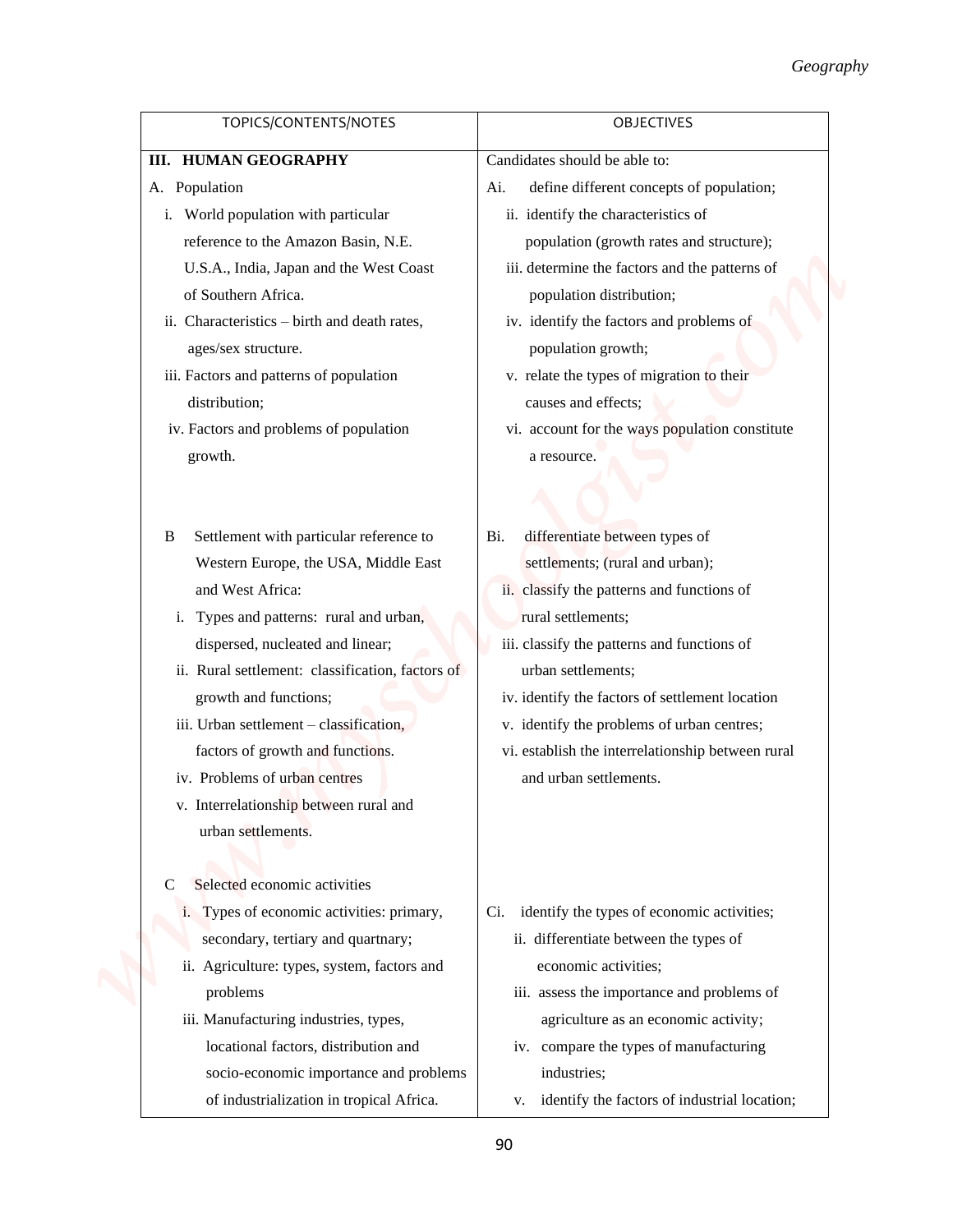|                                                                                                                                                                                                                                                                                                                                                                                                                                                                      | Geography                                                                                                                                                                                                                                                                                                                                                                                                                                                                                                                                                                                                                                                                                         |
|----------------------------------------------------------------------------------------------------------------------------------------------------------------------------------------------------------------------------------------------------------------------------------------------------------------------------------------------------------------------------------------------------------------------------------------------------------------------|---------------------------------------------------------------------------------------------------------------------------------------------------------------------------------------------------------------------------------------------------------------------------------------------------------------------------------------------------------------------------------------------------------------------------------------------------------------------------------------------------------------------------------------------------------------------------------------------------------------------------------------------------------------------------------------------------|
| TOPICS/CONTENTS/NOTES                                                                                                                                                                                                                                                                                                                                                                                                                                                | OBJECTIVES                                                                                                                                                                                                                                                                                                                                                                                                                                                                                                                                                                                                                                                                                        |
| iv. Transportation and Communication types,<br>roles in economic development and<br>communication in tropical Africa.<br>World trade:-factors and pattern of<br>v.<br>world trade, major commodities (origin,<br>routes and destinations).<br>vi. Tourism: definition, importance,<br>location, problems and solutions.                                                                                                                                              | vi. examine the socio-economic importance<br>of manufacturing industries;<br>vii. give reasons for the problems of<br>industrialization in tropical Africa;<br>differentiate<br>viii<br>between the modes<br>of<br>transportation and communication;<br>economic<br>importance<br>the<br>of<br>assess<br>1X.<br>transportation;<br>give reasons for the problems of<br>Х.<br>transportation in tropical Africa;<br>xi. relate the factors to the pattern of world trade;<br>xii. classify the major commodities of trade in<br>terms of their origins, routes and destination;<br>xiii. analyse tourism as an economic activity;<br>xiv. identify the problems of tourism and their<br>solutions. |
|                                                                                                                                                                                                                                                                                                                                                                                                                                                                      |                                                                                                                                                                                                                                                                                                                                                                                                                                                                                                                                                                                                                                                                                                   |
| IV. REGIONAL GEOGRAPHY<br>Broad outline of Nigeria<br>A<br>Location, position, size, political division<br>i.<br>(states) and peoples;<br>Physical setting: geology, relief,<br>ii.<br>landform, climate and drainage,<br>vegetation and soils;<br>Population: size, distribution, migration,<br><i>iii.</i><br>(types, problems and effects);<br>iv. Natural resources: types (minerals, soils,<br>water, vegetation, etc.) distribution, uses<br>and conservation. | Candidates should be able to:<br>Ai. describe the location, size and political<br>divisions of Nigeria;<br>ii. identify the boundaries and neighbours of<br>Nigeria;<br>identify the ethnic groups and their<br>111.<br>distributions;<br>relate the components of physical settings to<br>iv.<br>their effects on human activities;<br>account for the pattern of population<br>V.<br>distribution;<br>examine the types of migration, their<br>vi.<br>problems and effects;<br>identify the types of natural resources<br>V11.<br>and their distribution;<br>indicate the uses and conservation of natural<br>viii.<br>resources.                                                               |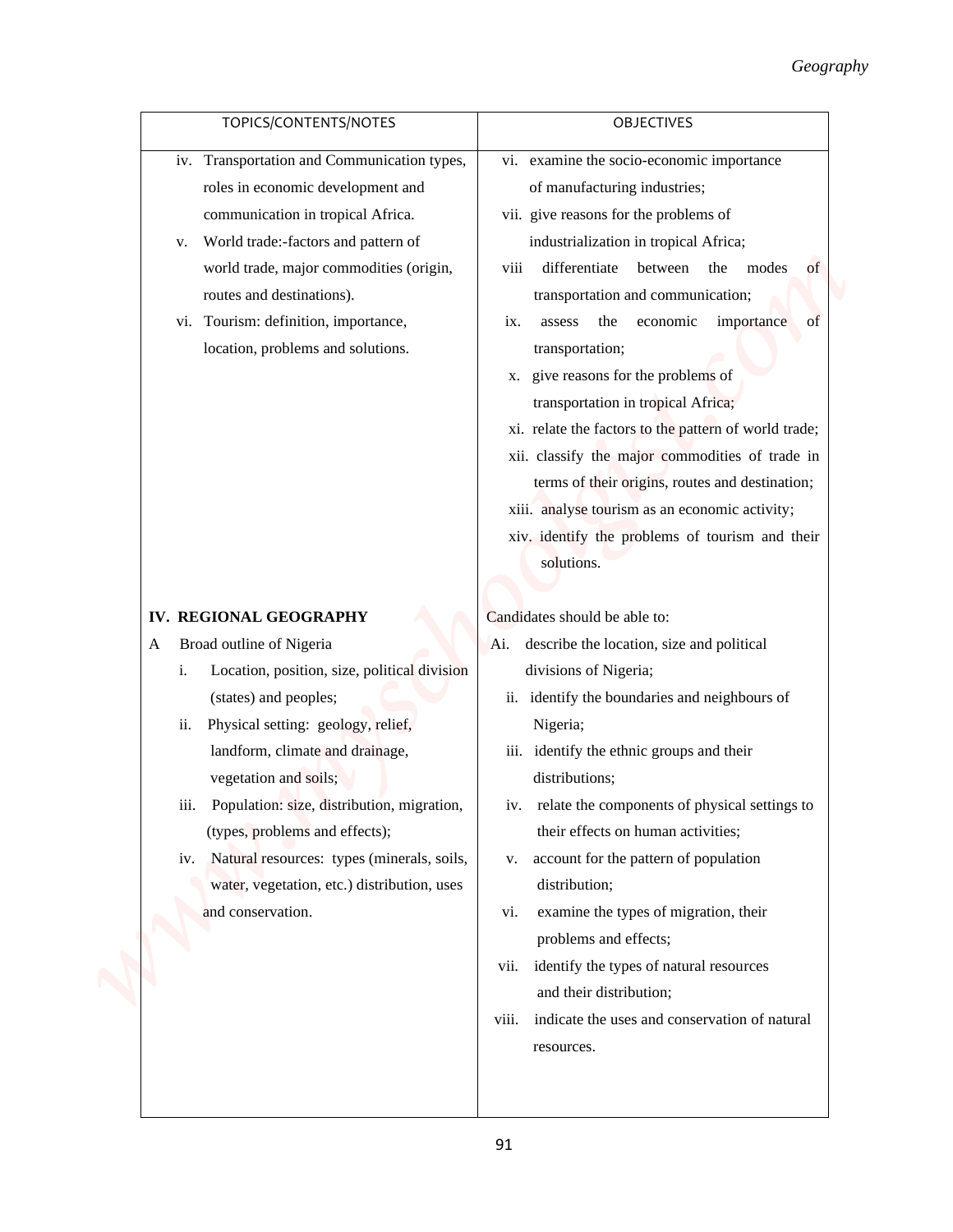| TOPICS/CONTENTS/NOTES                                                                                                                                                                                                                                                                                                                                                                                                                                                                                                                                                                                          | <b>OBJECTIVES</b>                                                                                                                                                                                                                                                                                                                                                                                                                                                                                                                                                                                                                                                                                                                                |
|----------------------------------------------------------------------------------------------------------------------------------------------------------------------------------------------------------------------------------------------------------------------------------------------------------------------------------------------------------------------------------------------------------------------------------------------------------------------------------------------------------------------------------------------------------------------------------------------------------------|--------------------------------------------------------------------------------------------------------------------------------------------------------------------------------------------------------------------------------------------------------------------------------------------------------------------------------------------------------------------------------------------------------------------------------------------------------------------------------------------------------------------------------------------------------------------------------------------------------------------------------------------------------------------------------------------------------------------------------------------------|
| Economic and Human Geography:<br>B.<br>Agricultural Systems: the major crops<br>$\mathbf{i}$ .<br>produced, problems of agricultural<br>development in Nigeria.<br>Manufacturing Industries: factors of<br>ii.<br>location, types of products, marketing<br>and problems associated with<br>manufacturing;<br>Transportation and Communication:<br>iii.<br>modes of transportation and<br>communication and their relative<br>advantages and disadvantages;<br>iv. Trade: Regional and International<br>Trade, advantages and disadvantages;<br>v. Tourism: definition, importance,<br>problems and solutions. | compare the farming systems practised in<br>Bi.<br>Nigeria;<br>ii. identify the crops produced and the problems<br>encountered;<br>iii. identify the types and location of the major<br>manufacturing industries;<br>iv. determine the factors of industrial location and<br>the problems associated with the industries;<br>establish the relationship between transport<br>V.<br>and communication;<br>vi. relate the modes of transportation and<br>communication to their relative advantages<br>and disadvantages;<br>vii. classify the major commodities of<br>regional and international trade;<br>viii. identify the importance of tourism and<br>tourist centres;<br>account for the problems of tourism and<br>ix.<br>their solutions. |
| C. ECOWAS<br>Meaning and objectives<br>i.<br>Member states<br>ii.<br>iii.<br>Advantages and disadvantages<br>Problems and solutions.<br>iv.                                                                                                                                                                                                                                                                                                                                                                                                                                                                    | State the meaning, purpose and objectives;<br>Ci.<br>ii. identify and locate the member countries;<br>iii. understand the purpose/mandate of the<br>organization;<br>iv. evaluate the prospects and problems of the<br>organization.                                                                                                                                                                                                                                                                                                                                                                                                                                                                                                             |